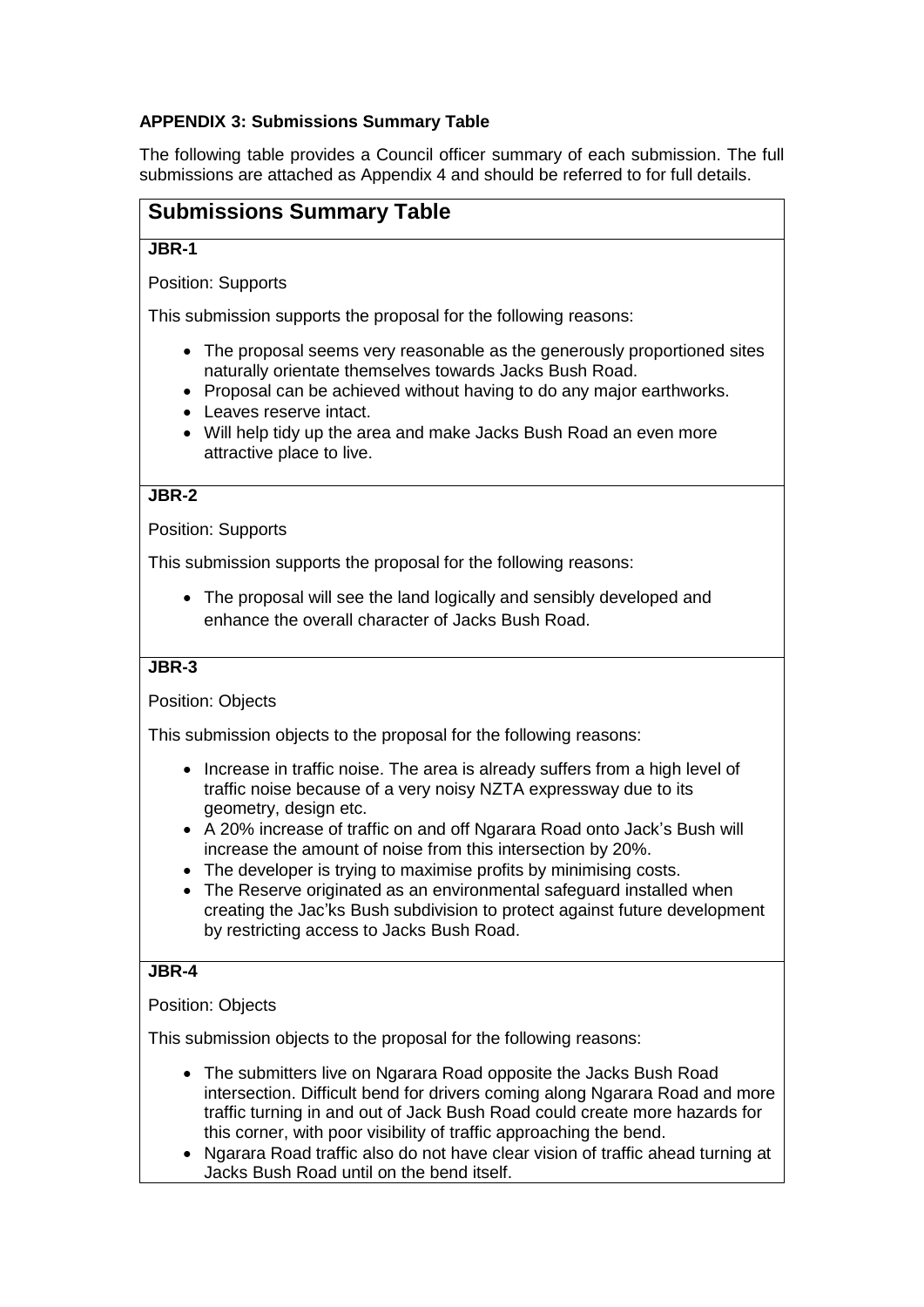- Already nuisance from streetlight. Headlights of Jacks Bush Road traffic would create more light disturbance to front bedrooms.
- Better to spread load of traffic throughout driveways along Ngarara Road, rather than more traffic at Jacks Bush/Ngarara Road intersection.

# **JBR-5 Nga Manu Trust (Peter Kettle)**

Position: Neutral

Key points from this submission are:

- Appreciates the concerns of Jacks Bush Road community regarding possible intensive subdivision and the threats this would pose to the environment in general.
- Request due regard given to the ecological values of Jack's Bush.
- Protection of adjacent land from intensive subdivision and maintenance of the integrity of the remnant bush areas will benefit future generations.

## **JBR-6 Guy and Vanessa Simpson (Applicant)**

Position: Supports

- Access via the proposed easement is practical, logical and has less than minor environmental effects than alternative options.
- If the Local Purpose Reserve was not in place the area currently shown as lots 3 and 4 within the subject land could, in theory, be subdivided into about six lots or be used to provide access further to the North including potentially a roading intersection link.

#### l **JBR-7 Wayde and Lynley Hastings**

Position: Objects

This submission objects to the proposal for the following reasons:

- Road safety concerns with proposed ROW easements located opposite a driveway entrance on a narrow road; and at the intersection of Jacks Bush Road and Ngarara Road, with increased traffic on Jacks Bush Road.
- Width of proposed easements wide enough for a small road and concerns that there may be further subdivision in the 10 years' time.
- Accessways onto Jacks Bush Road will jeopardize protection of the wetland biodiversity.

## **JBR-8 Anthony and Tracey Salmon**

Position: Objects

- Dangerous intersection of Ngarara Road/Jacks Bush Road with short lines of sight. Many near misses and some minor accidents and more cars turning will increase risk of serious accident occurring.
- Near misses and evasive action has increased as each new house has been built in Jacks Bush Road, with trucks and tradespeople's vans, and then resident's vehicles.
- Property bought with understanding that covenants in place on properties; and local purpose reserve would mean there would only ever be 9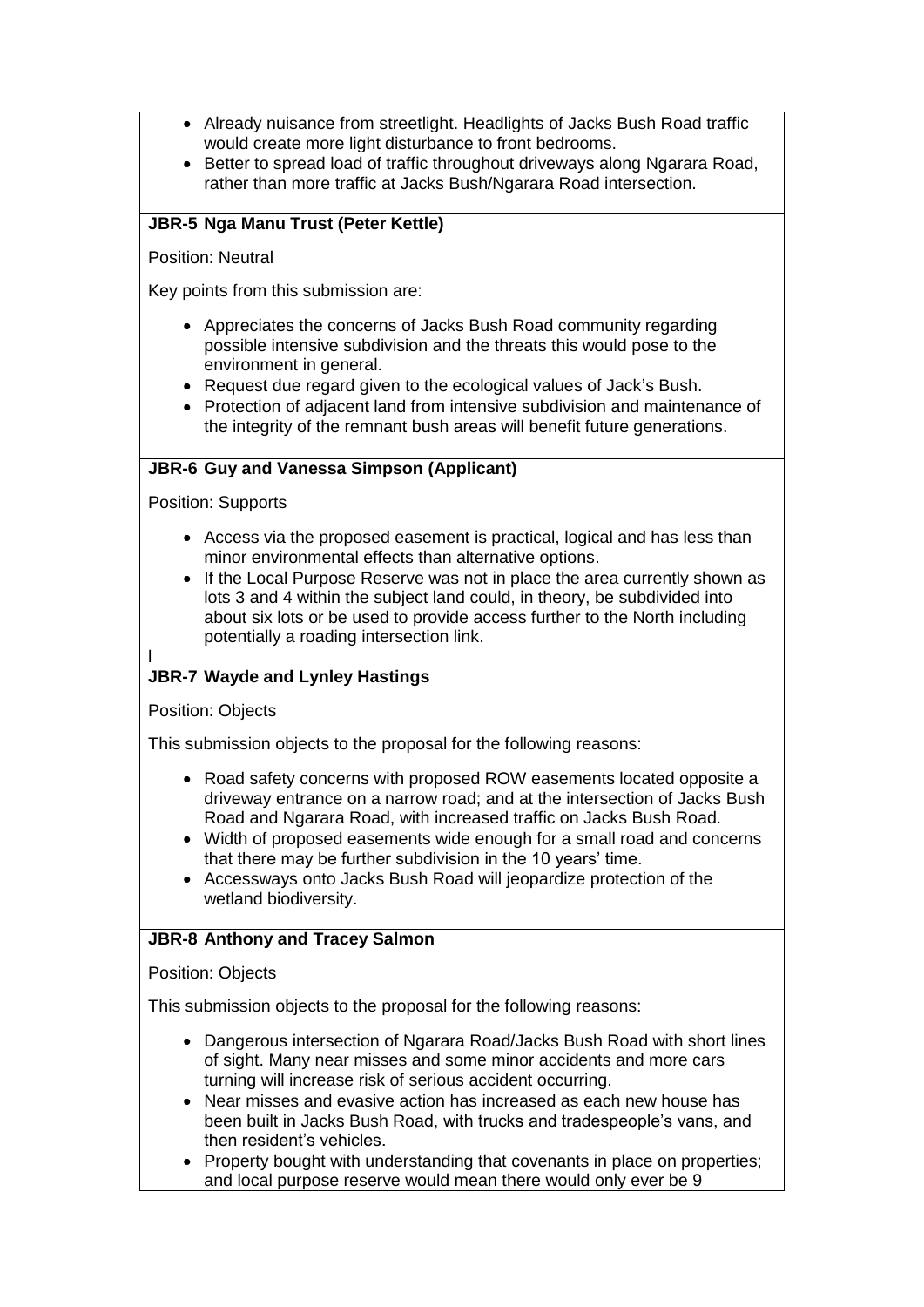properties on Jacks Bush Road, providing a safe quiet rural road for walking and children learning to ride bikes, and that the intersection would have a limit to the regular traffic turning through it.

 Granting easements would start urbanisation of rural road, and when further subdivision occurs in 10 years, will be unable to back track on decision.

### **JBR-9 FT and PA Mallia**

#### Position: Objects

This submission objects to the proposal for the following reasons:

- Understanding that the local purpose reserve was put in place specifically to not allow further traffic on Jacks Bush Road, dense housing, damage to biodiversity, especially to Jack's Bush.
- Proposal is the thin edge of the wedge for developers and Council will completely destroy the East side of Ngarara Road by dense housing which will cause serious damage to Jack's Bush, Nga Manu and local biodiversity.
- No apparent local plan re type of housing, section sizes, traffic infrastructure for Ngarara Road and intersections.
- Not against property development, providing environmental and biodiversity is maintained.

### **JBR-10 Jacks Bush Residents Group**

#### Position: Objects

- The Jack's Bush Development went through a long process, faced many objections and went to an Environment Court hearing. The result of the hearing was the imposition of numerous restrictions including the vesting a large reserve, and no further subdivision for the 9 residential lots created. The development had a vision of creating a unique, uncrowded and environmentally sustainable living experience with protective covenants, designed to add and protect the value of the lots. An isolation strip was placed parallel to the northern side of Jack's Bush to protect the Jack's Bush development from the effects of future development on neighbouring land.
- Jacks Bush is a 21 acre stand of native bush reserve with a diversity of birdlife and there is nothing comparable on the Kapiti Coast that combines privacy, space and exceptional biodiversity in an environment of such significance.
- Any increase in traffic or human habitation along Jacks Bush Road will negatively impact the ecological balance.
- There is a small pond/wetland area on proposed Lot 3 and 4 that could be restored. It should be assessed by a biodiversity expert to determine its significance.
- Granting the easements would likely be a negative impact on the ecology of Jack's Bush.
- Road safety concerns with additional traffic accessing Jacks Bush Road, including logging trucks, contractors and utility vehicles.
- Further lots may be accessed in the future.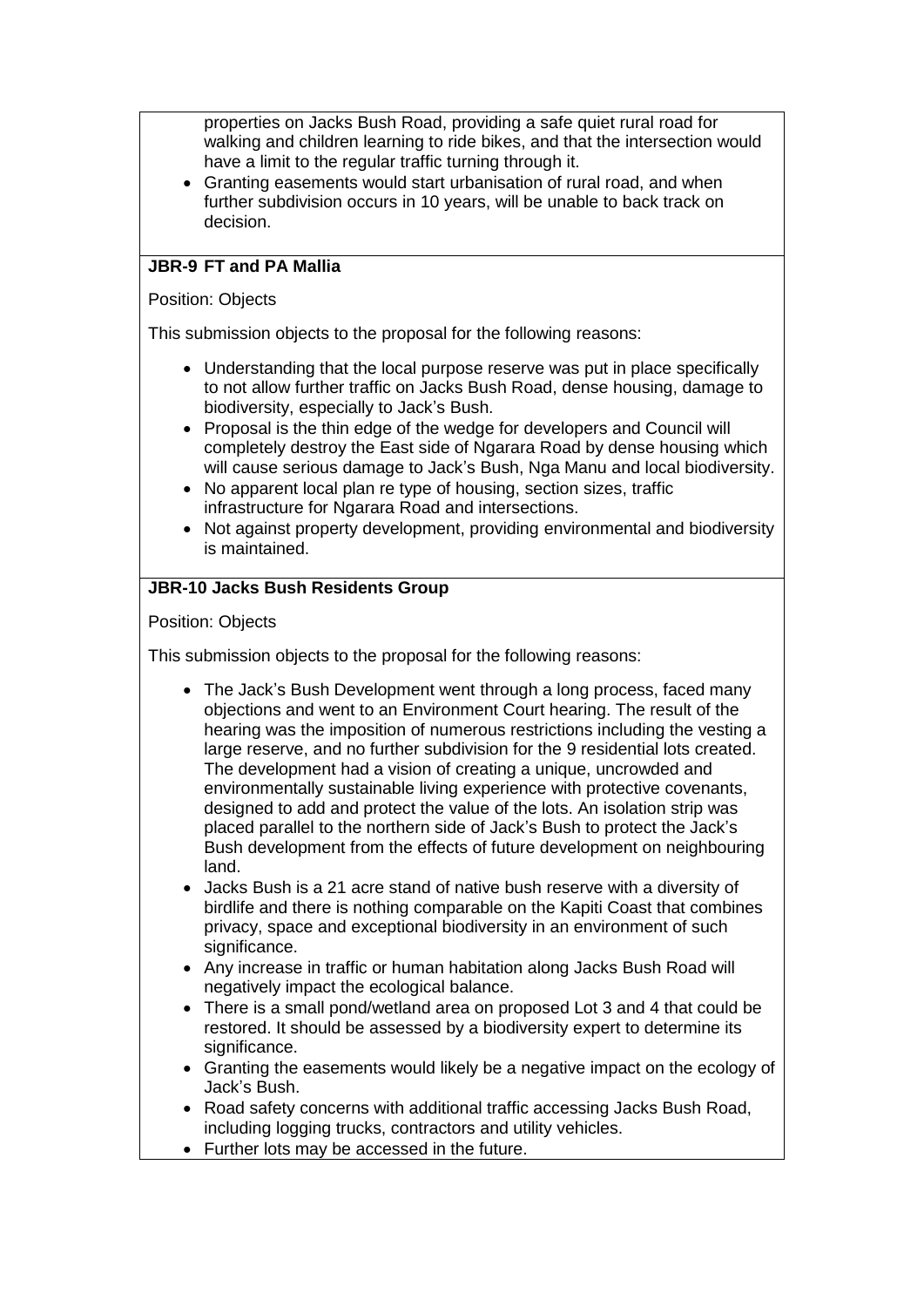| Do not agree that the alternative option to access from Ngarara Road is not<br>viable, as per easement application for the following reasons:<br>Another alternative location for access (existing track) could involve less<br>steep and undulating land<br>Additional traffic accessing Ngarara Road would be safer than more<br>traffic accessing Ngarara Road from Jacks Bush Road<br>Cost of providing access from Ngarara Road should be of no concern to<br>Council<br>Potential effects on further subdivision are not relevant to the<br>application<br>- The other alternative location (existing track) for access should make<br>things easier rather than more complicated.<br>• Declining the easements would reduce the likelihood of the resource<br>consent being lodged, with the lots being redesigned, possibly to the extent<br>that only one larger sized lot is feasible.<br>The development of the land may be intensive.<br>The proposed development of the adjacent land does not demonstrate<br>compatibility with the overall character, environmental sensitivity and<br>ecological values of Jack's Bush.<br>Concern that granting the easements will lead to a withering of the<br>environmental standards that the Jack's Bush exhibits and is cherished by<br>the community.<br>• The Key Native Ecosystem Programme has not been considered. |
|--------------------------------------------------------------------------------------------------------------------------------------------------------------------------------------------------------------------------------------------------------------------------------------------------------------------------------------------------------------------------------------------------------------------------------------------------------------------------------------------------------------------------------------------------------------------------------------------------------------------------------------------------------------------------------------------------------------------------------------------------------------------------------------------------------------------------------------------------------------------------------------------------------------------------------------------------------------------------------------------------------------------------------------------------------------------------------------------------------------------------------------------------------------------------------------------------------------------------------------------------------------------------------------------------------------------------------------------------------------------------------|
|                                                                                                                                                                                                                                                                                                                                                                                                                                                                                                                                                                                                                                                                                                                                                                                                                                                                                                                                                                                                                                                                                                                                                                                                                                                                                                                                                                                |
| <b>JBR-11 Jukes and Trish Barrett</b>                                                                                                                                                                                                                                                                                                                                                                                                                                                                                                                                                                                                                                                                                                                                                                                                                                                                                                                                                                                                                                                                                                                                                                                                                                                                                                                                          |
| Position: Objects                                                                                                                                                                                                                                                                                                                                                                                                                                                                                                                                                                                                                                                                                                                                                                                                                                                                                                                                                                                                                                                                                                                                                                                                                                                                                                                                                              |
|                                                                                                                                                                                                                                                                                                                                                                                                                                                                                                                                                                                                                                                                                                                                                                                                                                                                                                                                                                                                                                                                                                                                                                                                                                                                                                                                                                                |
| This submission objects to the proposal for the following reasons:                                                                                                                                                                                                                                                                                                                                                                                                                                                                                                                                                                                                                                                                                                                                                                                                                                                                                                                                                                                                                                                                                                                                                                                                                                                                                                             |
| • If easement granted, Council will have broken the contract with the original                                                                                                                                                                                                                                                                                                                                                                                                                                                                                                                                                                                                                                                                                                                                                                                                                                                                                                                                                                                                                                                                                                                                                                                                                                                                                                 |
| developers.                                                                                                                                                                                                                                                                                                                                                                                                                                                                                                                                                                                                                                                                                                                                                                                                                                                                                                                                                                                                                                                                                                                                                                                                                                                                                                                                                                    |
| • 205 and 211 Ngarara Road both have considerable frontages that would<br>allow additional traffic to merge comfortably into Ngarara Road.                                                                                                                                                                                                                                                                                                                                                                                                                                                                                                                                                                                                                                                                                                                                                                                                                                                                                                                                                                                                                                                                                                                                                                                                                                     |
| <b>JBR-12 Mark Blood and Dorothy Muller</b>                                                                                                                                                                                                                                                                                                                                                                                                                                                                                                                                                                                                                                                                                                                                                                                                                                                                                                                                                                                                                                                                                                                                                                                                                                                                                                                                    |
| <b>Position: Objects</b>                                                                                                                                                                                                                                                                                                                                                                                                                                                                                                                                                                                                                                                                                                                                                                                                                                                                                                                                                                                                                                                                                                                                                                                                                                                                                                                                                       |
| This submission objects to the proposal for the following reasons:                                                                                                                                                                                                                                                                                                                                                                                                                                                                                                                                                                                                                                                                                                                                                                                                                                                                                                                                                                                                                                                                                                                                                                                                                                                                                                             |
|                                                                                                                                                                                                                                                                                                                                                                                                                                                                                                                                                                                                                                                                                                                                                                                                                                                                                                                                                                                                                                                                                                                                                                                                                                                                                                                                                                                |
| Failure to ensure the same high environmental standards are applied to<br>$\bullet$<br>proposed Lot 3 and 4.                                                                                                                                                                                                                                                                                                                                                                                                                                                                                                                                                                                                                                                                                                                                                                                                                                                                                                                                                                                                                                                                                                                                                                                                                                                                   |
| • Failure to acknowledge history and uniqueness of Jack's Bush and Nga                                                                                                                                                                                                                                                                                                                                                                                                                                                                                                                                                                                                                                                                                                                                                                                                                                                                                                                                                                                                                                                                                                                                                                                                                                                                                                         |
| Manu wetland complex.                                                                                                                                                                                                                                                                                                                                                                                                                                                                                                                                                                                                                                                                                                                                                                                                                                                                                                                                                                                                                                                                                                                                                                                                                                                                                                                                                          |
| Failure to acknowledge/recognise road safety aspects.                                                                                                                                                                                                                                                                                                                                                                                                                                                                                                                                                                                                                                                                                                                                                                                                                                                                                                                                                                                                                                                                                                                                                                                                                                                                                                                          |
| • Failure to conduct formal or meaningful consultation with local community/<br>affected stakeholders.                                                                                                                                                                                                                                                                                                                                                                                                                                                                                                                                                                                                                                                                                                                                                                                                                                                                                                                                                                                                                                                                                                                                                                                                                                                                         |
| • Failure to properly consider alternative access from Ngarara Road.                                                                                                                                                                                                                                                                                                                                                                                                                                                                                                                                                                                                                                                                                                                                                                                                                                                                                                                                                                                                                                                                                                                                                                                                                                                                                                           |
|                                                                                                                                                                                                                                                                                                                                                                                                                                                                                                                                                                                                                                                                                                                                                                                                                                                                                                                                                                                                                                                                                                                                                                                                                                                                                                                                                                                |
| Included in this submission is material presented to the Submissions Hearing 16<br>June 2016 on the Proposed District Plan which includes the following points:                                                                                                                                                                                                                                                                                                                                                                                                                                                                                                                                                                                                                                                                                                                                                                                                                                                                                                                                                                                                                                                                                                                                                                                                                |
| Concerns about road safety of Ngarara Road with suggested safety<br>$\bullet$                                                                                                                                                                                                                                                                                                                                                                                                                                                                                                                                                                                                                                                                                                                                                                                                                                                                                                                                                                                                                                                                                                                                                                                                                                                                                                  |
| improvements of reducing speed limit, signage and mirrors and re-                                                                                                                                                                                                                                                                                                                                                                                                                                                                                                                                                                                                                                                                                                                                                                                                                                                                                                                                                                                                                                                                                                                                                                                                                                                                                                              |

alignment of Ngarara Road.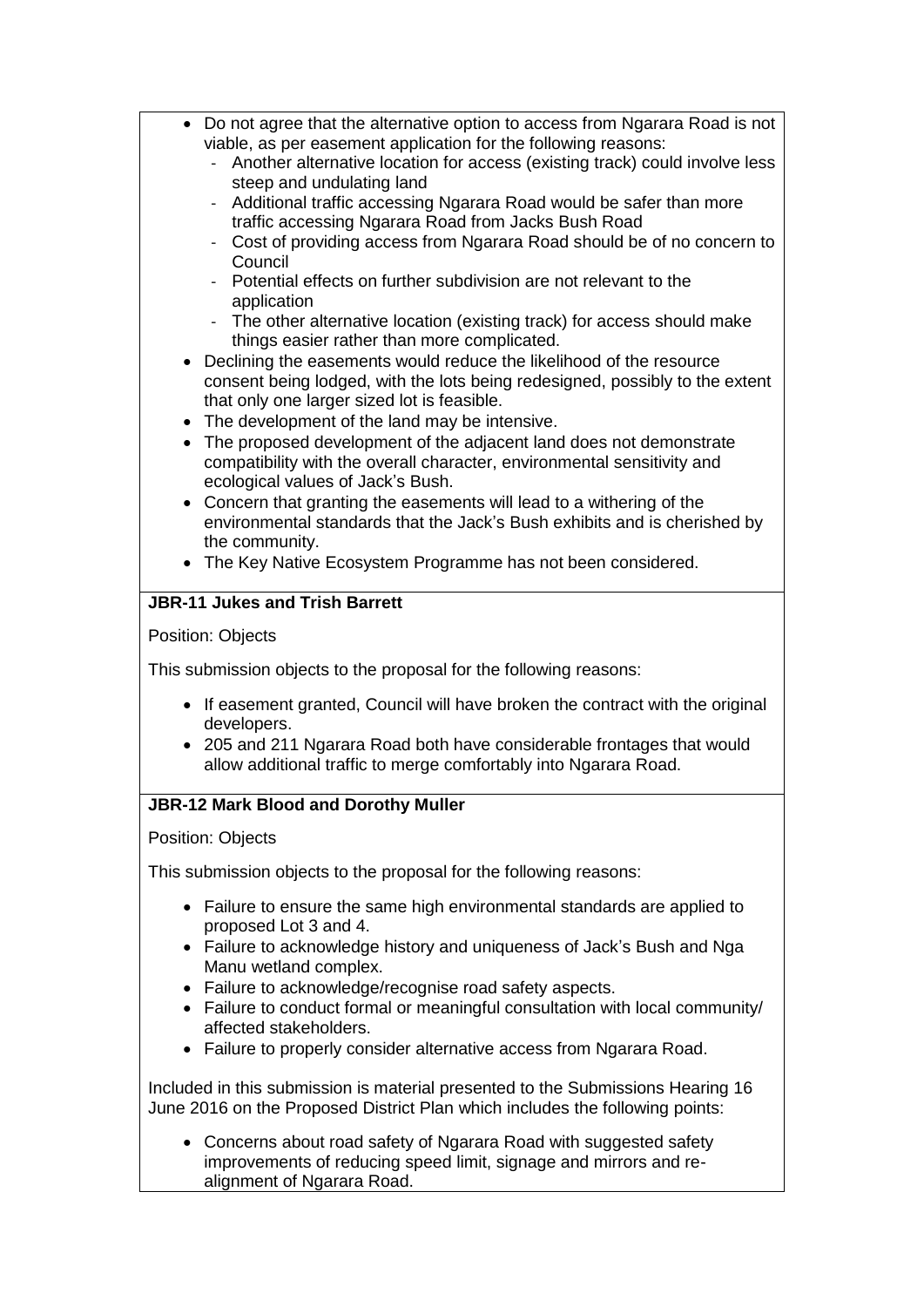- Smaller lot sizes on eastern side of Ngarara Road would have greater environmental impact on Nga Manu and Jack's Bush than smaller lot sizes on the western side of Ngarara Road. Propose minimum lot size of 0.4 ha on eastern side.
- Ecological buffer zone established to protect Jack's Bush from potential future development.
- Retain local purpose reserve until all affected parties endorse a structure plan.
- Preference for protective strip to be maintained.

## **JBR-13 Paul Nouata**

### Position: Objects

This submission objects to the proposal for the following reasons:

- Children learn to ride bikes on Jacks Bush Road and keep to the northern side which keeps them way from the 3 driveways on the southern side.
- Permitting access from Jacks Bush Road will lead to further subdivision developments.
- There is an alternative option for access from Ngarara Road.
- Access from Jacks Bush Road would benefit the developer as lower cost, while disadvantaging residents of Jack's Bush Road.
- The vesting of the local purpose reserve was to prevent this sort of change to Jacks Bush Road.

## **JBR-14 Lawrence and Robyn Fabish**

Position: Objects

This submission objects to the proposal for the following reasons:

- Alternative access from Ngarara Road via existing track would provide a sensible, safe and ready-made access.
- Intersection of Ngarara Road and Jacks Bush Road is dangerous to vehicular and pedestrian traffic and is the most difficult stretch on all of Ngarara Road. This would worsen if traffic volumes increased.
- There are many driveways concentrated in a small area around the junction of Jacks Bush Road and Ngarara Road which can make it dangerous for walkers, cyclists and motor vehicles.
- Entrance further along Ngarara Road would mitigate some of the traffic issues.
- Much of surrounding land area under protective covenant with no further subdivision of individual lots permitted and isolation strip is protecting Jack's Bush from future development. Granting easements would remove the protection that was approved by Council.

# **JBR-15 Vance and Gail Stirrat**

#### Position: Objects

- The easements will cause disruption to the local wildlife.
- If the pine trees were removed, then regenerating bush on the submitter's property would not prosper as well without their protection.